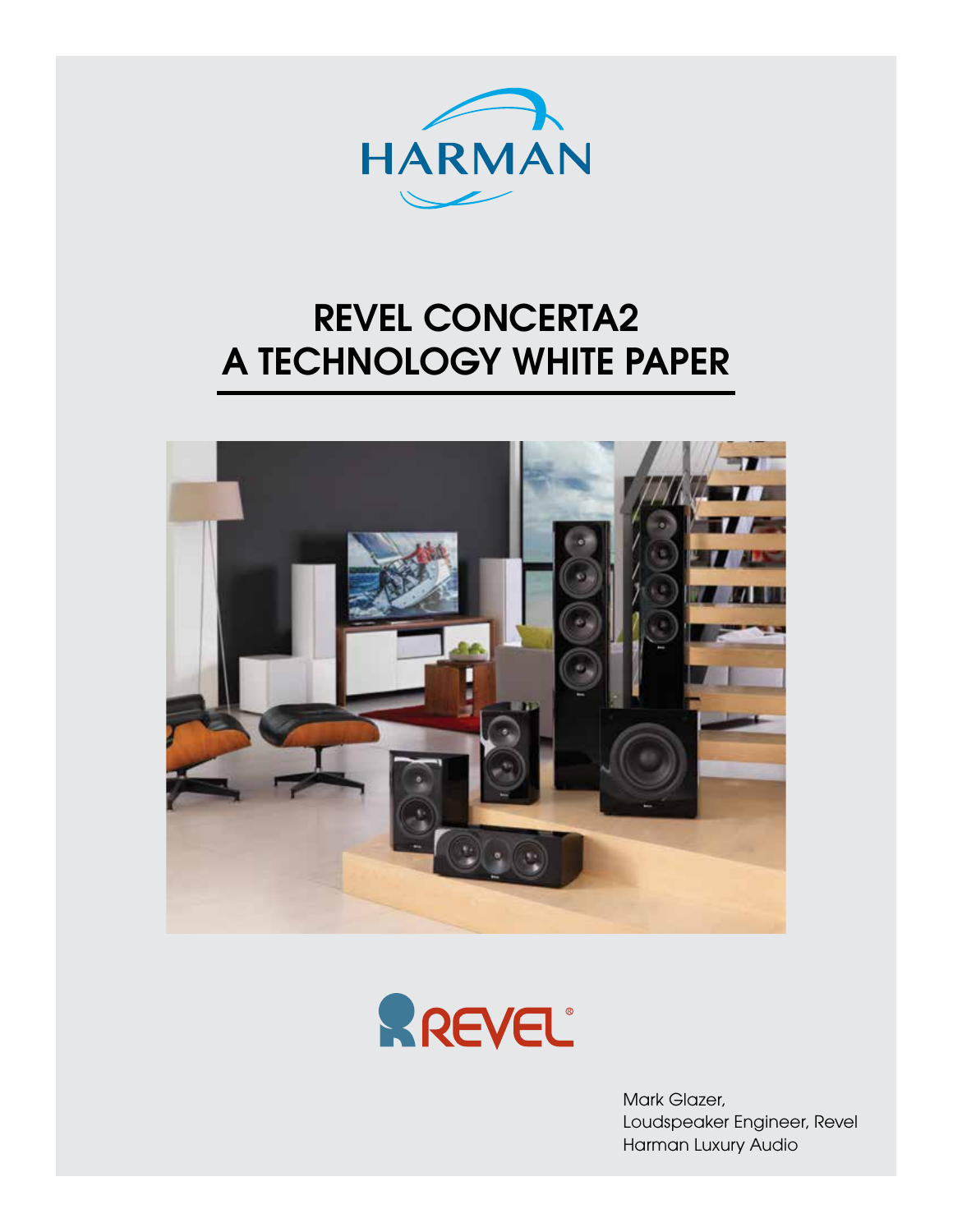## INTRODUCTION

Revel was launched in 1996 with one goal, to create the world's finest loudspeakers. To accomplish such a goal, the resources and expertise of Harman International were put to the task. Parameters such as cost and off-the-shelf parts were eliminated from the equation. Left were world-leading research and the freedom to craft loudspeakers utilizing science while maintaining sonic integrity.

Revel's flagship line, the Ultima2, debuted much to the applause of critical audiophiles and discerning reviewers and set the standard for state-of-the-art speaker design. This noteworthy line was hailed for its sonic purity and the ability to capture the magic and raw emotion of a live performance.

The Performa3 series, introduced in 2012, set a new standard for loudspeakers in that price point. The series is noted for its unmatched performance and striking construction utilizing features not commonly seen on loudspeakers at that price range.

The original Concerta series, introduced in 2005, proved that Revel offered outstanding performance for popularly priced speakers. Utilizing proprietary components and advanced system designs, the Concerta series quickly became a favorite among reviewers and listeners alike.

When the time approached to revamp the Concerta line and develop the Concerta2 series, there were several challenges to overcome. The series had to be a distinct sonic improvement over the previous Concerta series, it had to be visually stunning with a more modern design and finally, it had to maintain a popular price point. These challenges were faced head-on and subsequently overcome by the Revel development team.

Significant advancements in loudspeaker measuring and optimization, cabinet construction, crossover techniques, port technology, along with the resources and support from HARMAN allowed these goals to be met. Over two years of uncompromising development has produced the Concerta2 series: the F36 and

F35 floor standing loudspeakers, the M16 bookshelf loudspeaker, the C25 center channel loudspeaker, the S15 surround speaker and the B10 subwoofer.

The following White Paper describes some of the the fascinating technologies behind this impressive series.

## DESIGN GOALS

One primary design goal was to increase sensitivity for the towers, useful for the expected match to lower powered multi-channel receivers and amplifiers. To achieve enhancements in this price point, a 3<sup>rd</sup> woofer was used instead of a separate midrange. A novel crossover (patent pending) divides the two lower woofers with the upper woofer/midrange. Taking advantage of each high impedance woofer driver, the upper woofer midrange crossover was designed to deliver the required current at mid frequencies (red curve, Figure 1)



Figure 1: Voltage response of dividing network for F35 Tower.

Examining the acoustic responses of the 3 drivers with crossovers demonstrates how well they sum. (Figure 2)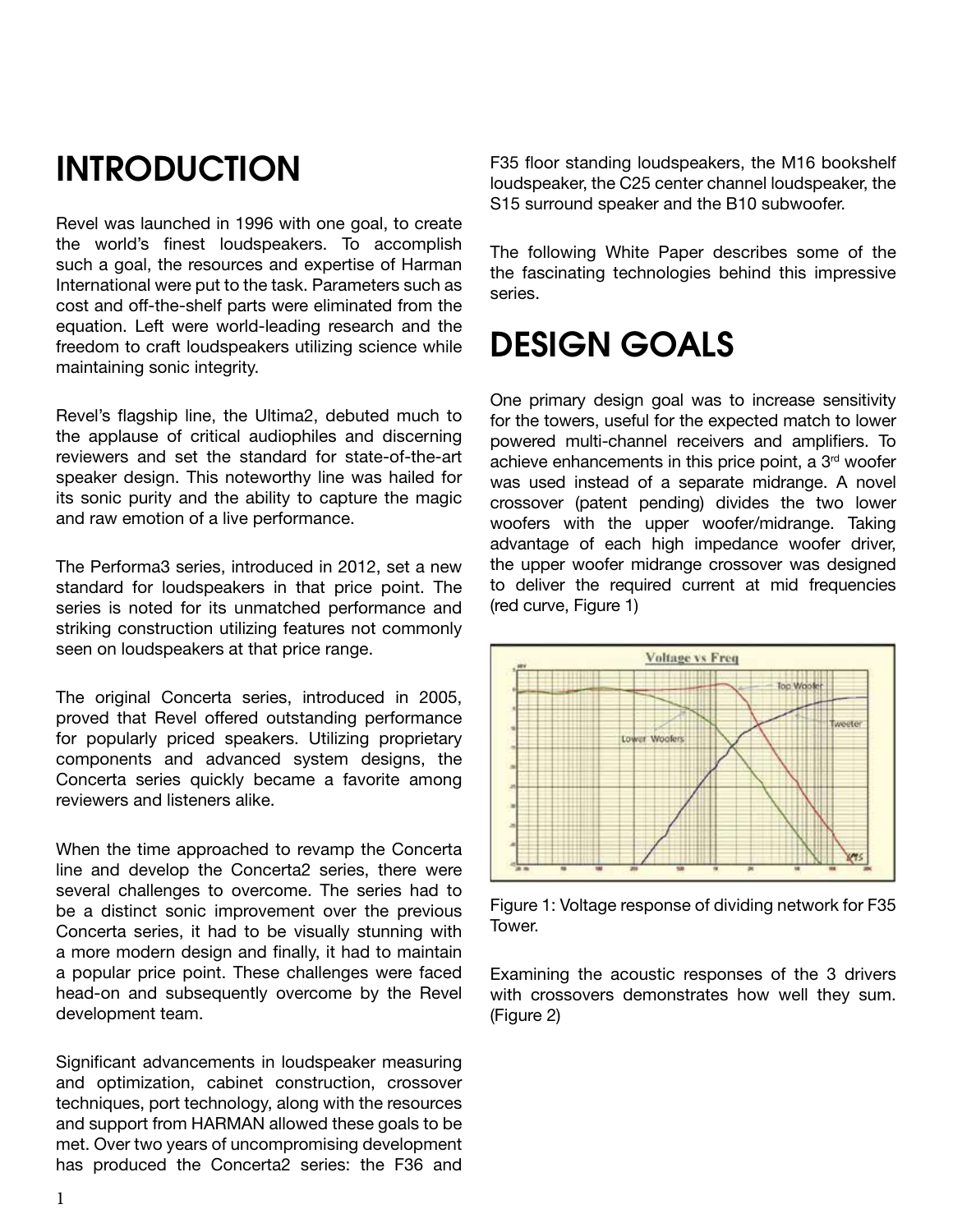



Figure 2: Acoustic Response of each driver, F35.

Subsequently, the 'spin-o-rama' response shows the success of the design goals (Figure 3).





# DRIVE UNITS

### Tweeter

The 3 main sections of the Concerta2 tweeter are; tweeter assembly, wave guide, and acoustic lens. A cross sectional view of the tweeter assembly is shown in Figure 4. Typical tweeter magnetic assemblies have minute space behind the dome causing a high mechanical resonance. The tweeter mechanical resonance rise should be well below the operating band to assure linearity and consistency at the crossover frequency. In order to achieve a low mechanical resonance with the Concerta2, a large cavity behind the magnetic assembly is vented around the perimeter. Along with a compliant diaphragm surround, this sets the mechanical resonance frequency to a low 800 Hz compared to typical 1.5 kHz found in similar priced speakers. Now the tweeter/midrange crossover can be set lower improving the system directivity.



Figure 4: Cross sectional view of the Concerta2 tweeter/waveguide assembly.



Figure 5: Concerta2 tweeter, exploded view.

#### Tweeter Wave Guide and Acoustic Lens

There is a substantial directivity discontinuity between a midrange driver and a tweeter due to the vast difference in driver diameters. The solution is to use a tweeter wave quide.

Tweeter waveguides have the following advantages:

- More closely matches the directivity of the woofer/ midrange driver at crossover, blending the sound of the midrange and tweeter to virtually one source.
- Increase in gain, typically in the range of 3-7dB around and above the crossover region.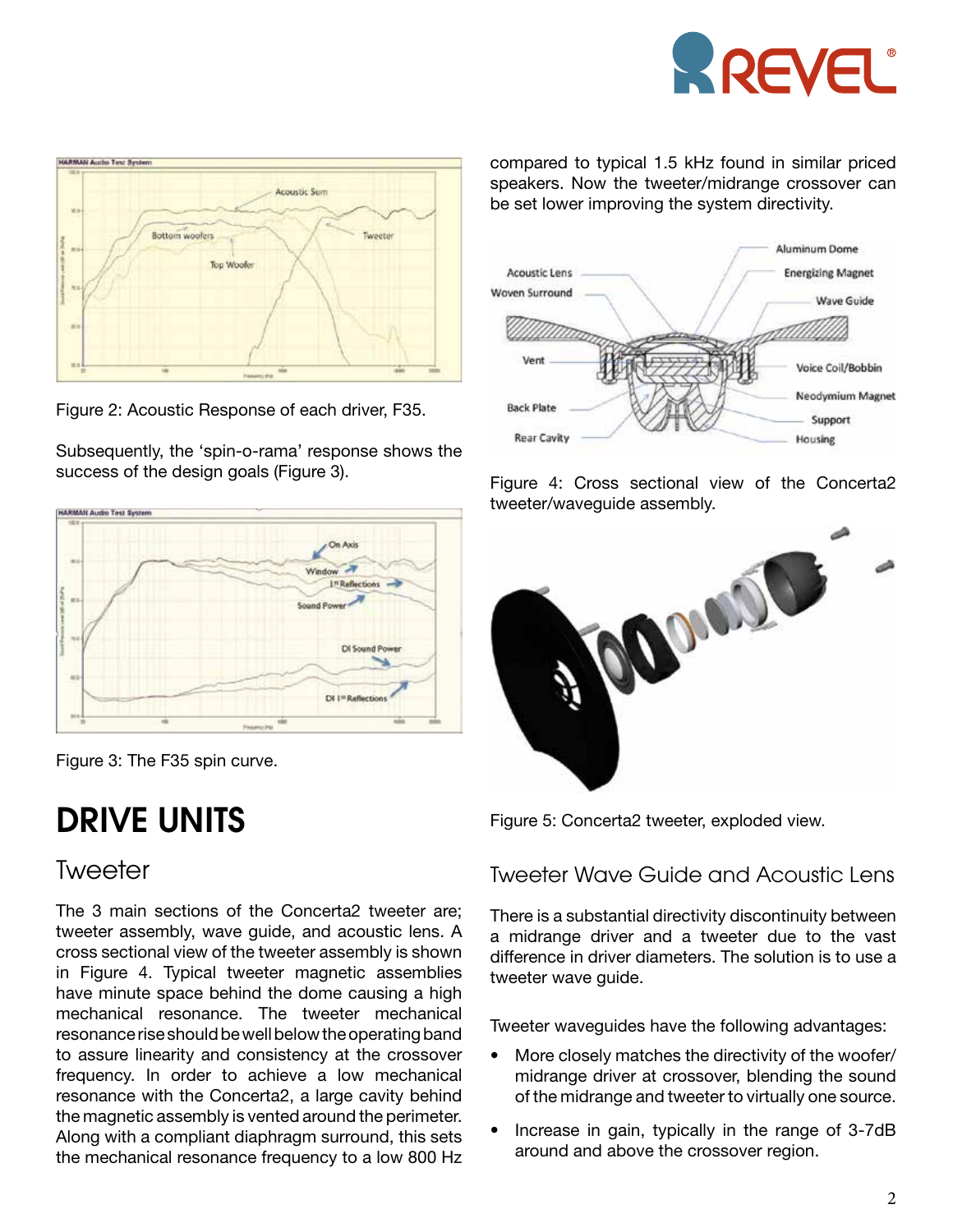• Improved power handling and lower compression from the gain increase.

Conventional waveguide theory states that broadband pattern control (i.e. directivity control) is best achieved by a large straight (conical) section in the waveguide, and that transition design at the entrance and exit of the waveguide are critical to prevent high frequency narrow-band directivity and frequency response problems. Finally, the size of the waveguide determines how low in frequency the waveguide can control pattern.

With previous generation waveguides, although the directivity was well matched at the crossover frequencies, they tended to have excess directivity and lower output above 9kHz.

A new generation slender wave guide along with an acoustic lens was developed for the Concerta2. The wave guide uses a large gentle blend radius at the exit of the waveguide. The directivity is now well matched to the midrange drivers of the Concerta2. The output is improved above 9kHz by adding an acoustic lens in front of the dome (Figure 7).



Figure 6: The gain advantage of the Concerta2 tweeter over no wave guide.



Figure 7: Effect of acoustic lens.

### **Woofer**

#### Cone Material

A loudspeaker cone needs to operate as a piston, not only in its operating band, but well above to assure proper crossover response and low distortion. The cone material should be stiff and have internal damping. The Concerta2 woofer uses the cone material, Micro-Ceramic Composite (MCC) (Harman Patent 456404897B1). This patented process uses 2 layers of ceramic separated by aluminum. Ceramic which has an extraordinary high Young's Modulus (stiffness) is reinforced by the lower density aluminum center. Because the speed of sound through these 2 materials is different, there is added damping. The result is a composite cone material of superior performance to conventional metals, paper and aramid fibers.

### Improving Linearity using Klippel Analysis

Figure 10 illustrates the electromagnetic principal using the Concerta2 woofer as an example. The pole is saturated in order to attain a more constant field. In addition to the flux across the gap there is excess flux which 'fringes' across the field. The signal in the coil reacts to the flux in the gap causing the coil to move normal to the lines of flux in the gap. As the input signal is increased, and the coil moves further, the flux density is not constant, largely due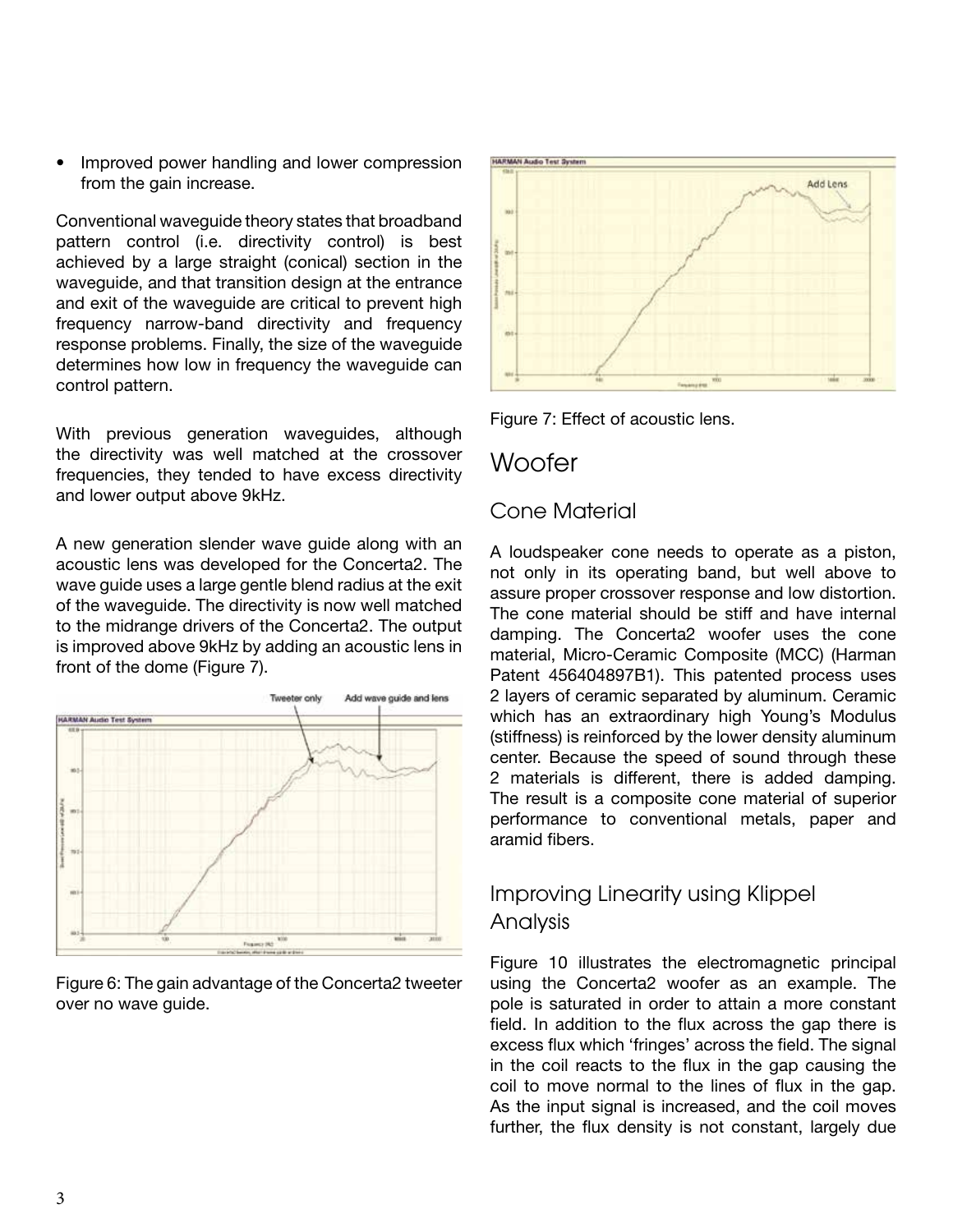

to asymmetrical fringing. This causes asymmetrical distortion. To improve this situation, the Concerta2 uses an extended pole piece to make the fringing symmetry more uniform.

The Klippel analyzer is an advanced powerful device that examines what happens when the loudspeaker departs from its rest position. A cone must move the same distance and manner in both directions of travel. Figure 11a illustrates an earlier iteration of the Concerta2 woofer voice coil moving from rest. The BL curve is not symmetrical. This shows a skewed B field. By simply re-positioning the coil slightly forward, improves the symmetry, thereby lowering distortion (Figure 11b). Figure 12a shows the stiffness of suspension in an earlier iteration of the driver. The asymmetry was attributed to spider non-linearity. Adjusting the spider progression improved the symmetry, and improves performance. (Figure 12b)



Figure 8: Cross sectional view of the Concerta2 woofer.





Figure 10: Electromagnetic principal.







Figure 9: Concerta2 woofer, exploded view.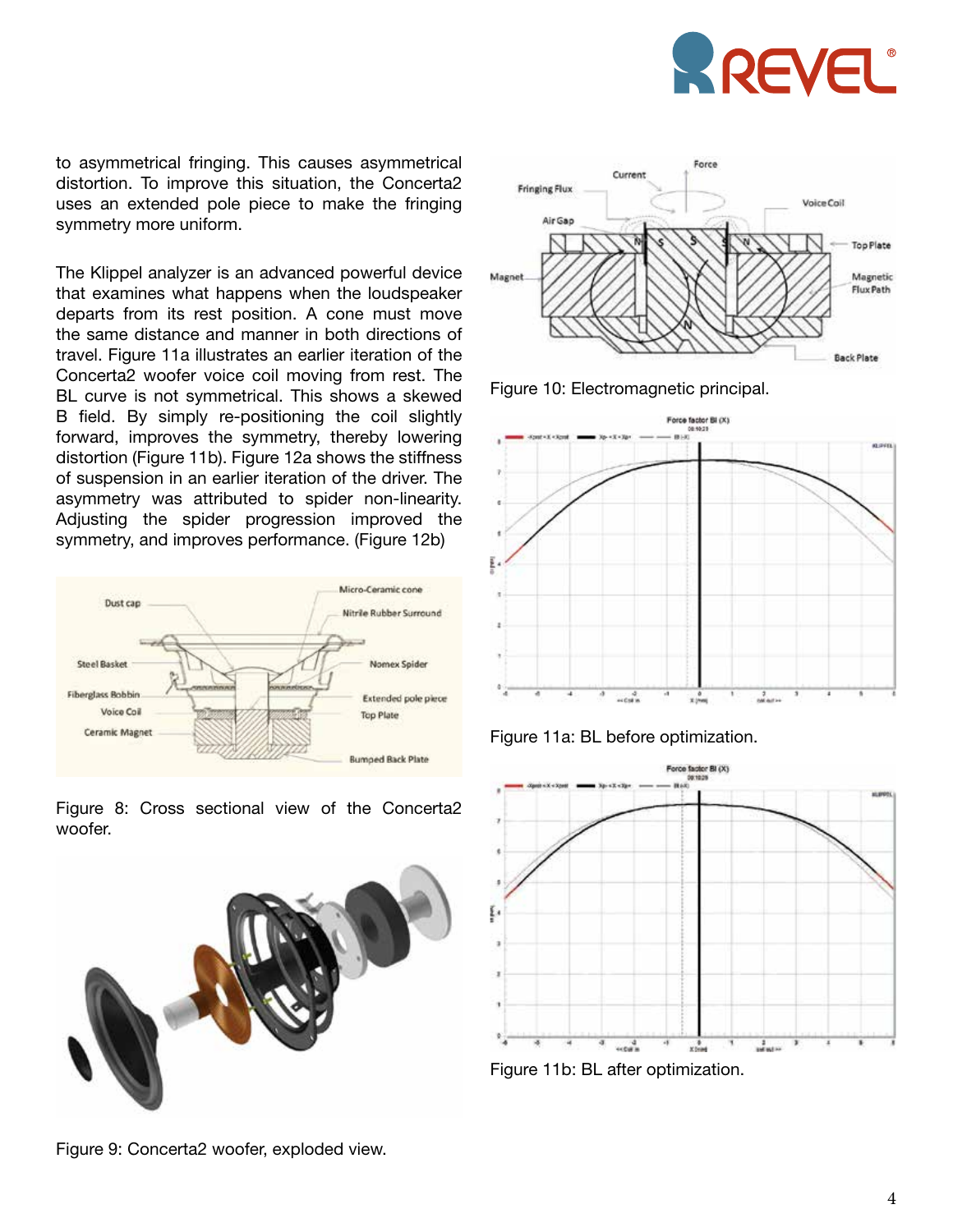

Figure 12a: Stiffness of suspension before optimization.



Figure 12b: Stiffnes of suspension after optimization.

# ENCLOSURE DESIGN

The loudspeaker cabinet consists of a front baffle and enclosure. The cabinet is a complex device that has numerous functions. The baffle (front of enclosure) must rigidly hold the drivers in place. The enclosure must fulfill the role of controlling the back wave pressures. The enclosure must also be very inert in order to eliminate any unwanted sounds that could be transmitted from the enclosure.

Traditional enclosure construction is to use flat panels of MDF (medium density fiberboard) with V-grooved joints.

The Concerta2 line consists of a technique that adds both the beauty of curved side walls plus rigid enclosure strength. The curved walls are based on the Kerf technique of cutting multiple perpendicular slots, then bending the wood. The inside wall is reinforced with a layer of fiberboard. Along with strategic bracing this results in a rigid and inert enclosure.



Figure 13: Cross section of Concerta2 F36 baffle showing the Kerf technique.

# PORT DESIGN

#### Constant Pressure Gradient Port

Loudspeaker ports are used to augment the low frequency acoustic output by creating a Helmholtz resonator by using the cabinet volume in conjunction with a port. At resonance, the inertance of the port resonates with the compliance of the air in the cabinet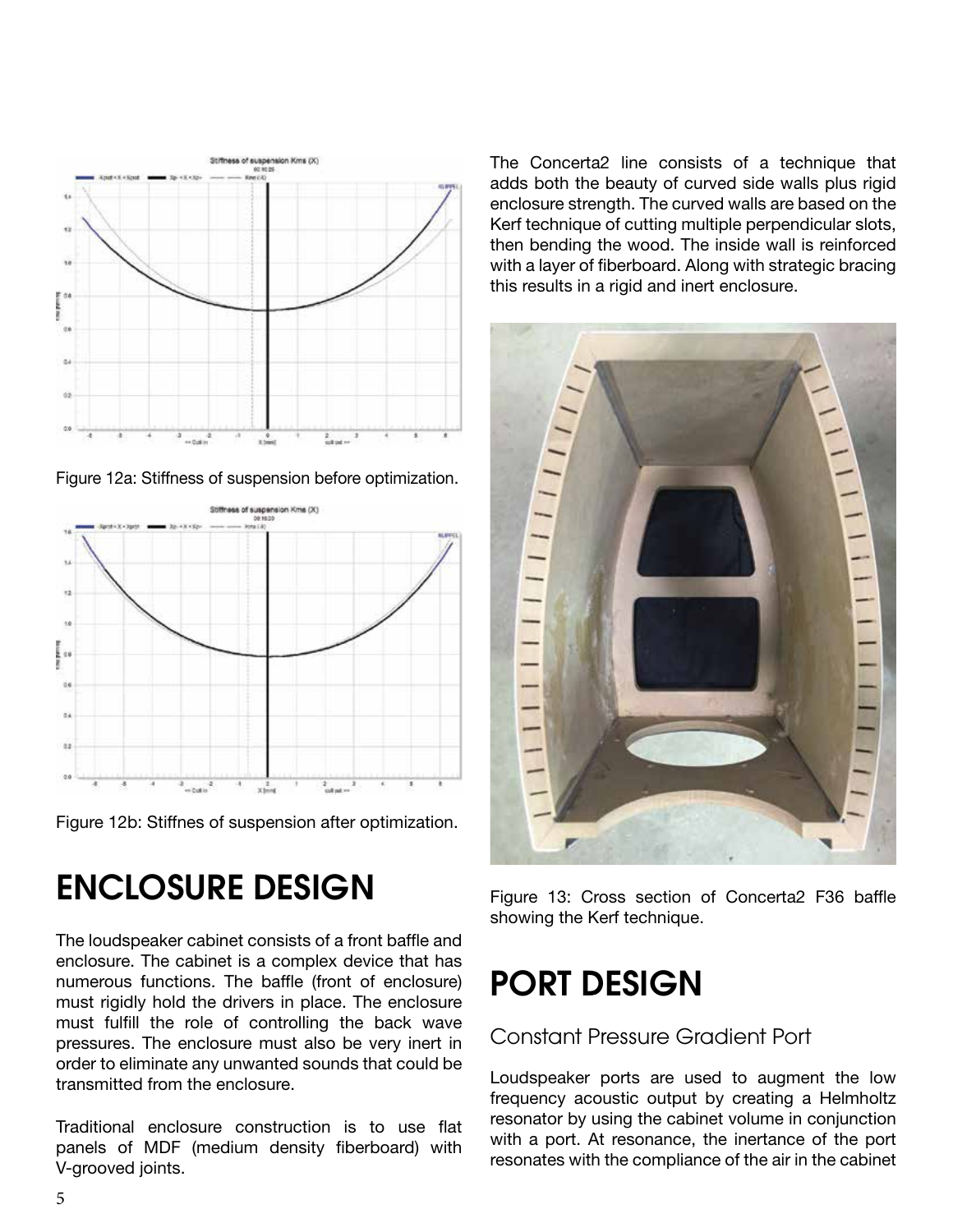

and the system acts as an acoustic impedance transformer presenting high impedance to the rear of the loudspeaker cone and a low impedance to the air. This increases acoustic output over a portion of the low frequency range compared to a sealed box design.

Several complications occur in ported designs as output is increased beyond the point where the air in the port is not able to respond in a linear fashion. These include undesirable extraneous noises generated within the port as well as acoustic compression and distortion.

Earlier ported designs used a simple straight edge termination. This generated noise due to boundary layer separation, which means the flow of air breaks or separates from the wall. This causes, distortion or 'chuffing' which was audible even at moderate levels. Not surprisingly, these vented systems were frowned upon by audiophiles.

These generally broadband "chuffing" noises due to fast moving air have been addressed in recent years by rounding the port ends with various radii which leads to the now common flared port.

The pressure gradient of a conventional flared port design may become great enough that the momentum of the sound wave is greater than the pressure holding the sound wave to the wall or contour. If so the sound separates from the wall thus generating unwanted noise.

The latest generation of ports used in the Concerta2 line is 'Constant Pressure Gradient Design' (Harman Patent). This means that the inner wall of the port is contoured so that the pressure gradient or change in pressure along the longitudinal axis of the port from its inlet duct to outlet duct is substantially constant. They were developed after much research and produce the highest output, minimal compression and lowest distortion. Figure 14 shows the appearance of a Concerta2 Constant Pressure Gradient port.



Figure 14: F35 Constant Pressure Gradient port.

## **CONCLUSION**

A lot of the engineering technology featured in this White Paper came from our much more expensive lines. In addition, the Revel Concerta2 series contains the most up to date quality, manufacturing process, and attention to detail in the industry. The Revel engineering department invites you to audition the Concerta2.